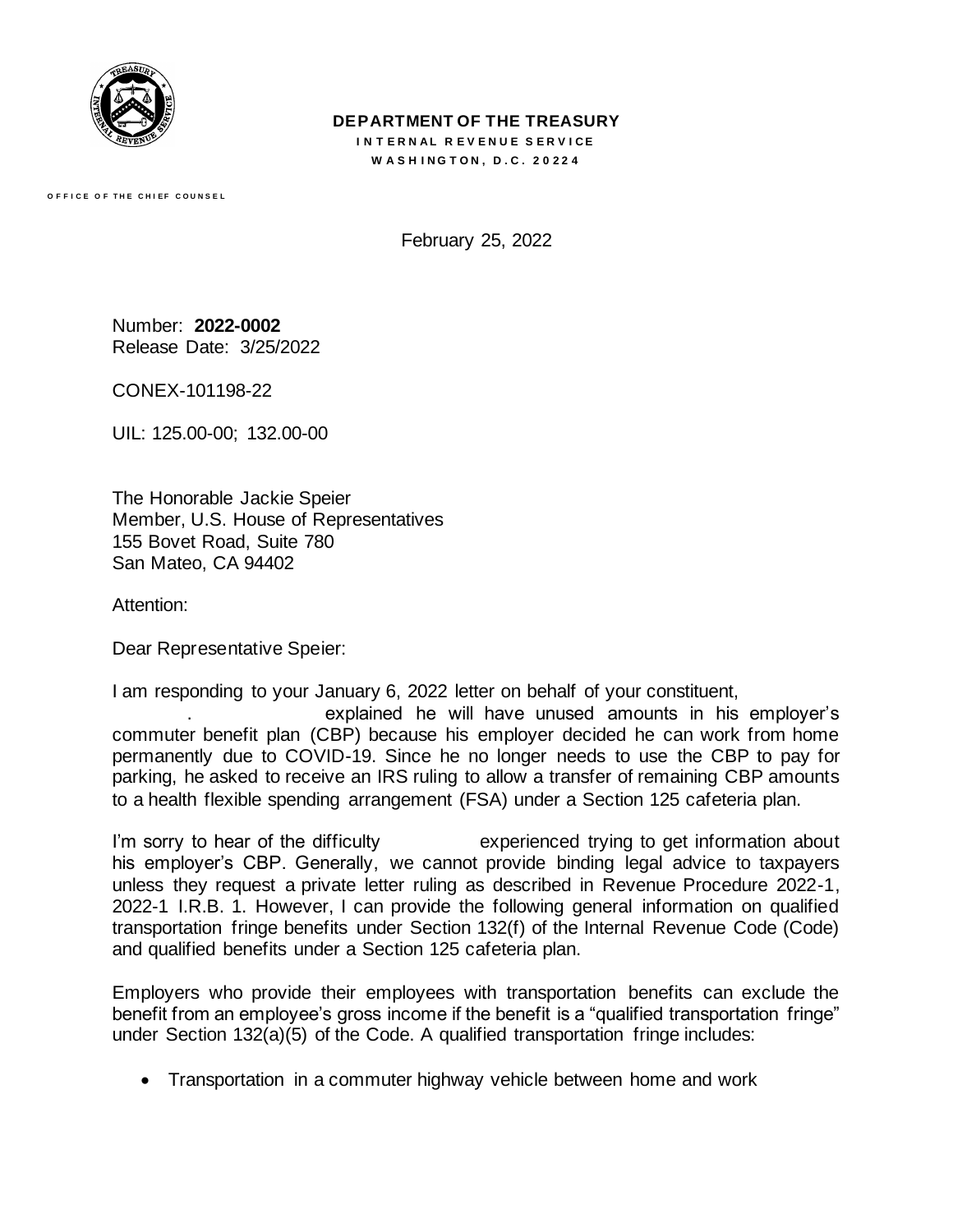- Any transit pass
- Qualified parking

By law, the amount of qualified transportation fringe benefits that an employer provides to an employee that can be excluded from gross income cannot exceed a maximum monthly dollar amount adjusted for inflation.<sup>1</sup>

Section 132(f)(4) provides an exception from constructive receipt principles. This exception permits employers to offer employees a choice between cash compensation and any qualified transportation fringe. Accordingly, employers may provide qualified transportation fringe benefits up to the applicable statutory monthly limit either in addition to employees' stated compensation, or by reducing employees' stated compensation (compensation reduction).

For purposes of responding to your letter, we assume that what you refer to as a "Commuter Plan FSA" are amounts of qualified transportation fringe benefits received through compensation reduction agreements. Qualified transportation fringe benefits are not qualified benefits under a Section 125 cafeteria plan and are not part of an FSA. In a compensation reduction agreement, employees may designate a portion of the amount they otherwise would receive as compensation to fund qualified transportation fringe benefits provided by their employer. The compensation reduction is excluded from an employee's income and wages for federal tax purposes if the employee uses the compensation reduction amount exclusively to fund qualified transportation fringe benefits.

Employees can elect to reduce their compensation each month by an amount that does not exceed the maximum monthly excludable amount under the Code. When an employee elects to reduce their compensation for a month by an amount that exceeds the qualified transportation fringe benefits actually provided in that month, the employer may apply this excess towards qualified transportation fringe benefits in subsequent years. This applies as long as the employee does not receive qualified transportation fringe benefits in excess of the maximum excludable amount in any month.<sup>2</sup>

Under no circumstance can an employer provide a cash refund, even when the employee's compensation reduction amounts exceed the employee's qualified transportation fringe benefits.<sup>3</sup> In other words, an employee may receive a cash reimbursement of compensation reduction amounts only as a reimbursement of qualified transportation fringe benefits, and not for any other fringe benefit.

 $1$  See Section 132(f)(2) of the Code.

<sup>&</sup>lt;sup>2</sup> See Treasury Regulation Section 1.132-9, Q&A-15.

<sup>3</sup> See Treasury Regulation Section 1.132-9, Q&A-14(d).